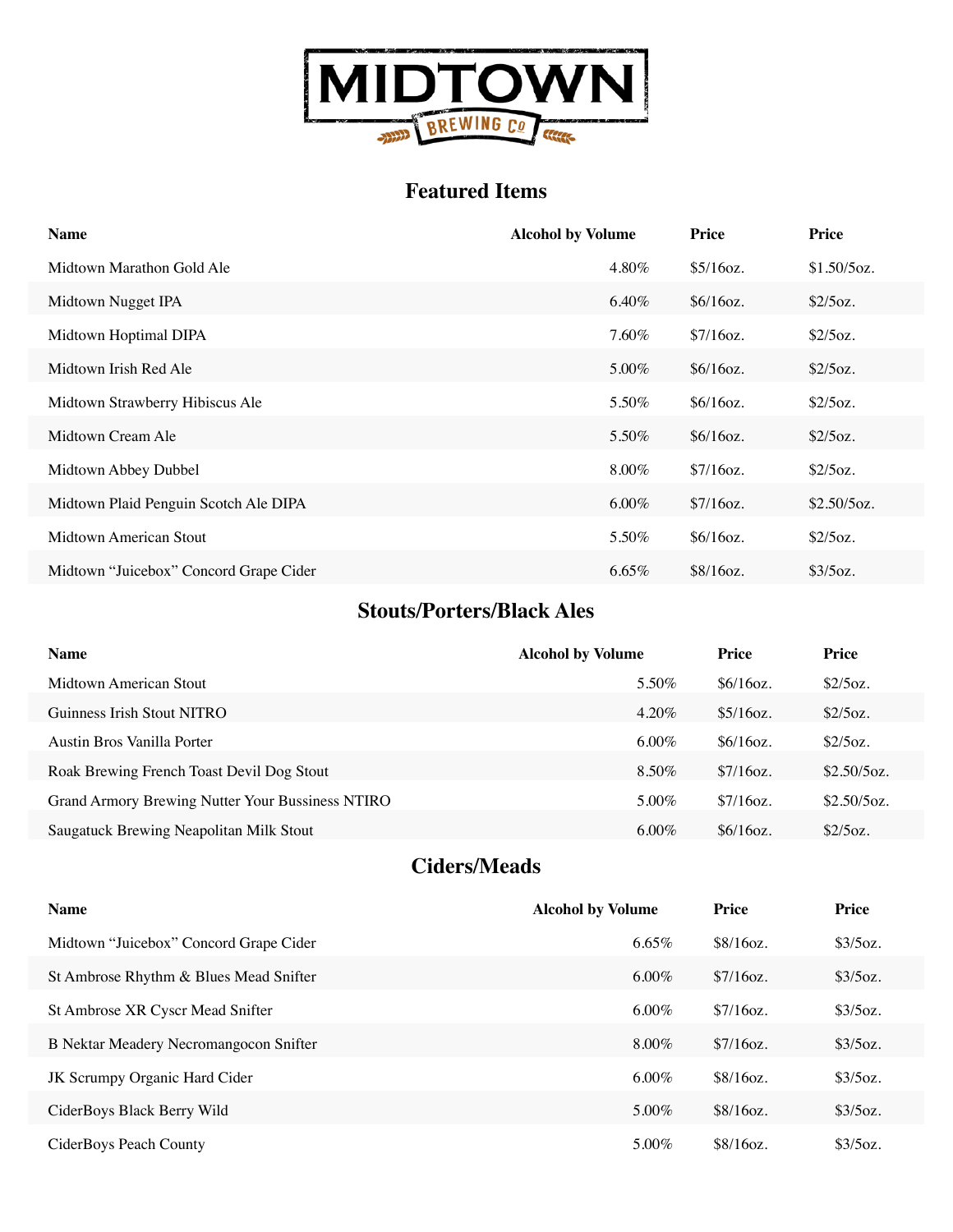# **Golds/Blondes/Wheats/Light Belgians/Lagers**

| <b>Name</b>                                        | <b>Alcohol by Volume</b> | Price     | <b>Price</b>  |
|----------------------------------------------------|--------------------------|-----------|---------------|
| Midtown Marathon Gold                              | 4.80%                    | \$5/16oz. | \$2/5oz.      |
| <b>Atwater Brewing Dirty Blonde</b>                | 4.50%                    | \$5/16oz. | \$2/5oz.      |
| Perrin Razzberry Blonde                            | 4.80%                    | \$6/16oz. | \$2/5oz.      |
| Golden Road Brewing Mango Cart Wheat Beer          | $4.00\%$                 | \$5/16oz. | \$2/5oz.      |
| Bell's Brewing Co Oberon Wheat                     | 5.80%                    | \$6/16oz. | \$2/5oz.      |
| Saugatuck Brewing Co. Blood Orange Blonde          | 5.00%                    | \$6/16oz. | \$2/5oz.      |
| <b>Bud Light</b>                                   | 4.20%                    | \$4/16oz. | $$1.50/5$ oz. |
| New Holland Brewing Full Circle Kolsch             | 4.90%                    | \$5/16oz. | \$2/5oz.      |
| Lexington Brewing Co Barrel Aged Vanilla Cream Ale | 5.50%                    | \$6/16oz. | \$2/5oz.      |
| Shorts Local Light                                 | 5.20%                    | \$4/16oz. | $$1.50/5$ oz. |

# **Reds/Browns/Dark Belgians/Ambers**

| <b>Name</b>                       | <b>Alcohol by Volume</b> | <b>Price</b> | Price       |
|-----------------------------------|--------------------------|--------------|-------------|
| Midtown Plaid Penguin Scotch Ale  | $6.00\%$                 | \$7/16oz.    | \$2.50/5oz. |
| Hofbrau Brewing Hefeweizen Dunkel | 5.40%                    | \$6/16oz.    | \$2/5oz.    |

### **Fruit Beers**

| <b>Name</b>                               | <b>Alcohol by Volume</b> | Price     | <b>Price</b> |
|-------------------------------------------|--------------------------|-----------|--------------|
| Leinenkugel Summer Shandy                 | $4.20\%$                 | \$5/16oz. | \$2/5oz.     |
| Perrin Razzberry Blonde                   | 4.80%                    | \$6/16oz. | \$2/5oz.     |
| Golden Road Brewing Mango Cart Wheat Beer | $4.00\%$                 | \$5/16oz. | \$2/5oz.     |
| Brewdog Brewing Cosmic Boysenberry Sour   | $6.00\%$                 | \$7/16oz. | \$2/5oz.     |
| Short's Brewing Co Soft Parade Shandy     | $4.20\%$                 | \$5/16oz. | \$2/5oz.     |
| Haymarket Beer Co. Blood Orange Blonde    | $5.00\%$                 | \$6/16oz. | \$2/5oz.     |